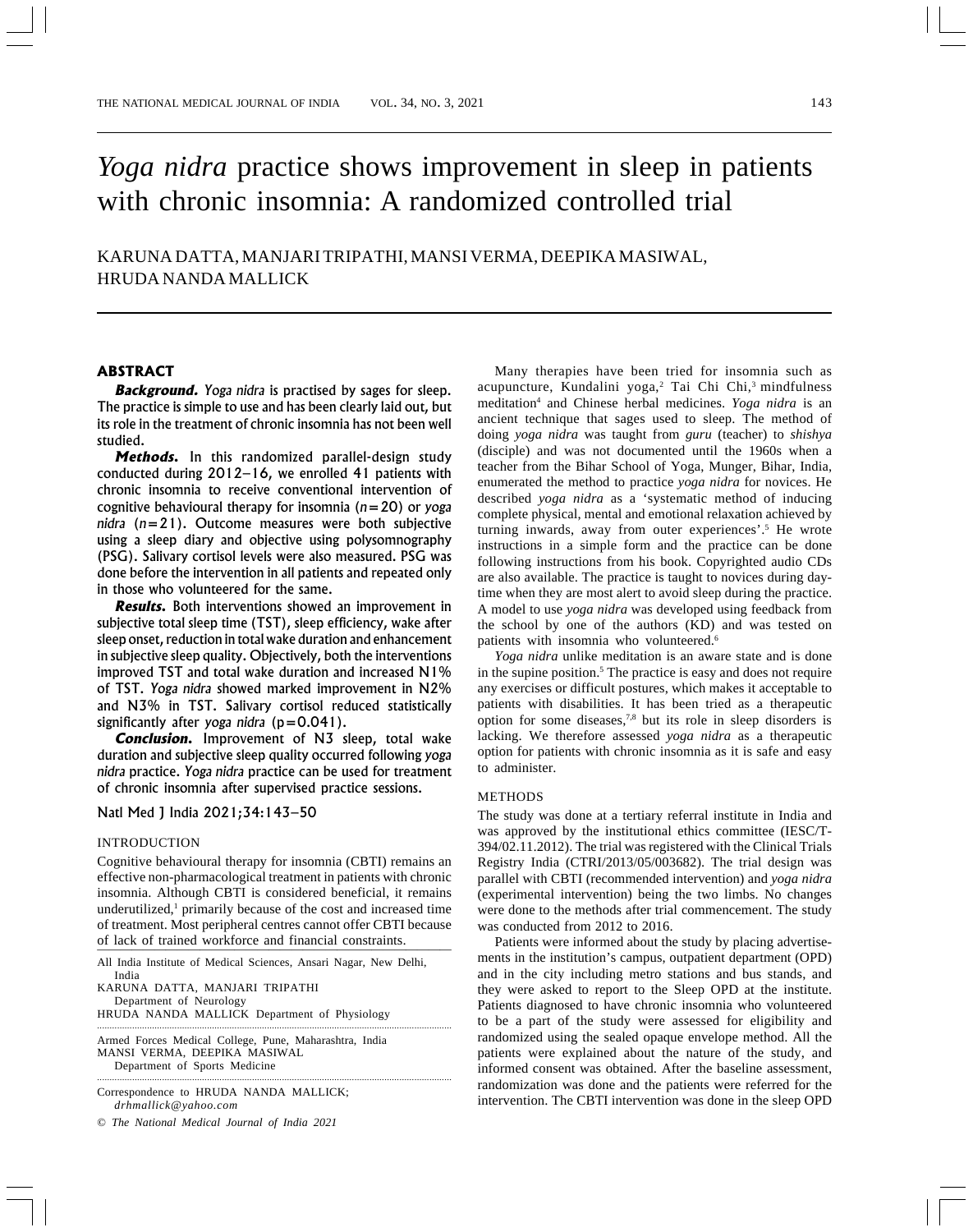by psychologists trained in CBTI, and the *yoga nidra* intervention was done by one of the investigators (KD) also in the Sleep OPD. In both groups, no drugs were stopped or changed during the study and they continued the prescribed medications throughout the intervention.

# *Inclusion criteria*

Patients with chronic insomnia who volunteered for the study were included. They were given the right to withdraw any time during the study. Patients in the age group of 25–60 years following normal sleep–wake schedule were included in the study. Normal sleep–wake schedule as reported by sleep history given by the patient was assessed by self-administered questionnaires and confirmed from the baseline sleep diary.

### *Exclusion criteria*

Patients who were likely to plan an intercontinental flight or were not able to follow the usual sleep–wake schedule during the study period were excluded.

#### *Outcome measures*

Outcome was measured using both subjective and objective parameters.

The sleep diary parameters included sleep diary time in bed (TIB), sleep onset latency (SOL), wake after sleep onset (WASO), total sleep time (TST), sleep efficiency  $(SE)=(TST/TIB)\times100$ and total wake duration (TWD). A sleep diary analysis was done.<sup>6</sup>

#### *Self-administered questionnaires*

The following were used: Pittsburgh Sleep Quality Index (PSQI),<sup>9</sup> Insomnia Severity Index (ISI),<sup>10</sup> Depression Anxiety Stress Scale (DASS),<sup>11</sup> Epworth Sleepiness Scale,<sup>12</sup> (ESS<sup>®</sup> MW JOHNS 1990–1997; used under license) and Pre-Sleep Arousal Scale  $(PSAS).<sup>13</sup>$ 

#### *Overnight digital polysomnography*

This was done in the sleep laboratory using the standard American Association of Sleep Medicine criteria,<sup>14</sup> on SOMNOmedics© polysomnography (PSG) system, Germany. The parameters studied were TIB, TST, WASO, SOL, rapid eye movement (REM) SOL and SE. Various stages of REM and non-REM sleep (N1, N2 and N3) were scored and calculated as percentage of TST and TIB.

#### *Salivary cortisol estimation*

DiaMetra© salivary kit using the ELISA method was used. The sample was collected with adequate precautions of time of day, i.e. collection only between 11 a.m. and 3 p.m. The participants were instructed to keep restriction of food, exercise and smoking of 1 hour before salivary sample collection as required for estimation of cortisol. The salivary sample was taken during baseline assessment and on completion of intervention. Only if the salivary sample was clear, i.e. no contamination with food, lipstick or blood (bleeding gums), it was put for analysis.

# *Outline of CBTI for insomnia*

The CBTI intervention, done by the therapist, consisted of six sessions including the first baseline and assessment sessions, each session was for 45–60 minutes. We used multicomponent CBTI $^{15}$  in our study as it has been found to have better results.<sup>16</sup>

# *Yoga nidra intervention*

*Yoga nidra* practice was done using the copyrighted audio CD from the Bihar School of Yoga after prior permission. The supervised sessions were done in a laboratory, and the *yoga nidra* intervention model was standardized for *yoga nidra* practice as reported by Datta *et al*.,<sup>6</sup> and guidelines developed for the observer to standardize the practice (Appendix A).

The CBTI therapist and KD used a sleep diary to monitor the intervention period. No analysis of sleep diary was done during the intervention period. The patients were monitored at least once a month and were instructed to report any time during the intervention in case of feeling unwell. Table I shows a comparison of the two interventions.

The patients of both the groups were reminded repeatedly of their appointments from the offices of two of the authors, and adherence was enhanced by giving an appointment of choice on the day of intervention/assessment/follow-up. The objective was to study the role of the *yoga nidra* intervention in the treatment of patients with chronic insomnia. As a pilot project, the study was planned with 30 patients in each arm, i.e. total 60 patients.

#### *Randomization and blinding*

Randomization was done using random number charts and concealment by the opaque envelop method. The assessor was blinded to the identity of the patient and also the type of intervention. The questionnaires were filled by the patient in the office at regular intervals. A unique identification number (ID) of each patient given at the time of randomization was marked on the questionnaires with date. The data were entered by the support staff who were blinded to the type of intervention for each ID. The salivary samples were collected centrally, marked with ID and date and sent for estimation. The laboratory technician was blinded to the type of intervention. The PSG files were coded, without ID and given to KD in batches of 8–10 files.

|  | TABLE I. Comparison between cognitive behavioural therapy for |
|--|---------------------------------------------------------------|
|  | insomnia (CBTI) and the yoga nidra intervention               |

| CBTI intervention                                                                                                                                                   | Yoga nidra intervention                                                                                               |
|---------------------------------------------------------------------------------------------------------------------------------------------------------------------|-----------------------------------------------------------------------------------------------------------------------|
| <i><u><b>Similarities</b></u></i><br>Non-pharmacological                                                                                                            |                                                                                                                       |
| Requires time for sessions                                                                                                                                          |                                                                                                                       |
| Self-motivation important to<br>continue, as improvement is<br>seen slowly                                                                                          |                                                                                                                       |
| Cost involved for sessions,<br>transport to site, leave on the<br>day of session, etc.                                                                              | Cost involved for transport to<br>site, leave on the day of session,<br>CD, etc.                                      |
| <i>Differences</i><br>Weekly/biweekly session at<br>regular intervals for several<br>weeks and then practices at home<br>on his/her own                             | Initial five supervised sessions in<br>the first week and then practice<br>at home on his/her own                     |
| Patient dependant on the CBTI<br>giver at least till the time<br>sessions are over                                                                                  | Patient dependant only for the<br>first week, then practices at<br>home on his/her own                                |
| Methodology is a multicomponent<br>approach using stimulus therapy,<br>relaxation, cognitive and<br>behavioural therapy, and sleep<br>restriction and sleep hygiene | Methodology is using the yoga<br><i>nidra</i> model, which is a<br>complementary and alternative<br>medicine approach |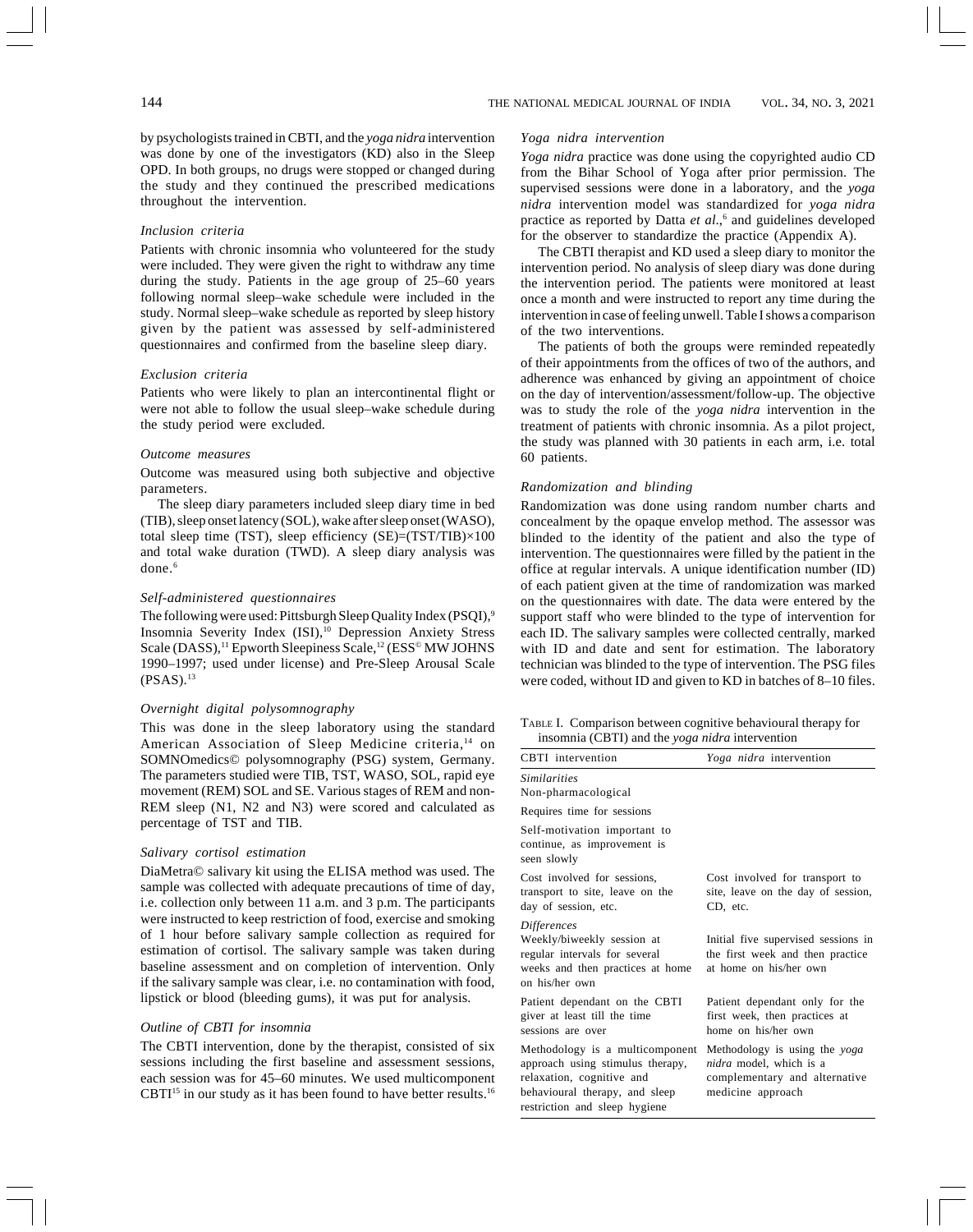The PSG files were all scored by KD who was blinded to the patient identity and also the timing of PSG, whether baseline or post-intervention because of coding. The PSG files were decoded after scoring by another researcher and the data were entered by the staff. The sleep diary was collected from the patients at the end of the intervention and ID was marked, with personal particulars, if any, removed. These data were also filled by the staff who were blinded about the type of intervention. Figure 1 shows the study design.

#### *Baseline assessment*

After obtaining informed consent from the patient, and assessing for eligibility, baseline assessment was done. Apart from the 2 weeks' sleep diary, the patients completed self-administered questionnaires. The Morningness–Eveningness scale<sup>17</sup> was used to screen the participants. Only those with morning preference were included in the study. Baseline overnight PSG was done.

#### *Yoga nidra-supervised sessions6*

- *Assessment after 2 weeks from the start of the intervention:* PSQI, ESS, ISI and PSAS were completed. The patients were instructed to continue filling the sleep diary.
- *Assessment at the end of the intervention:* PSQI, ESS, ISI and PSAS were completed by the patient. Saliva for cortisol estimation was collected. PSG was repeated if the patients volunteered.

The sleep diary was filled by the patients throughout the study and submitted for analysis only after the entire study was completed. The sleep diary was not analysed in between nor was used to monitor the patient.

The data thus obtained were analysed using Cohen's *d* effect size (ES) to compare between the two interventions. ES was calculated using Cohen's *d* formula where 0.2–0.5 is mild effect, 0.5–0.8 is moderate and more than 0.8 is large effect. The pre- and post-intervention was studied using analysis of variance (ANOVA) and  $t$ -test. A value of  $p<0.05$  was considered statistically significant.

# **RESULTS**

The intervention was implemented in both the groups as mentioned above. The recruitment announcement was done from February 2012, and the randomization after baseline assessment was started from May 2012. The trial was done with no changes in the methods after registration of the trial. The trial was continuously under the Data Safety Monitoring Board. Figure 2 shows the CONSORT 2010 flow diagram. There was no significant difference in baseline parameters of the two intervention groups (Table II).

All patients filled the baseline sleep diary, but only 17 patients from the *yoga nidra* group and 13 of the CBTI group submitted their completed diaries and their data were analysed (Table III).

### *Overnight polysomnography results*

Baseline PSG was done in all patients for both the groups. Eleven from the CBTI group and 15 from the *yoga nidra* group volunteered for repeat PSG (Table IV).

#### *Patient questionnaire analysis*

The mean (SD) values of ISI, PSAS total score, PSAS somatic score, PSAS cognitive score, PSQI, ESS, D of DASS, A of DASS and S of DASS for both the groups are given in Table S1 (available at *www.nmji.in*), and the statistical results are summarized in Table V.

# *Patient salivary cortisol estimation*

The change in salivary cortisol in the *yoga nidra* group (baseline: 3.63 [1.99], post-intervention 2.16 [1.37] ng/ml) reduced significantly ( $p=0.04$ ), whereas there was no effect ( $p=0.16$ ) with CBTI (baseline 3.46 [1.16], post-intervention 2.61 [1.15] ng/ml).

Both the interventions showed an improvement in subjective TST (ES: CBTI; *yoga nidra* values=0.26; 0.50), SE (ES=0.40; 0.52), WASO (ES=0.72; 0.32), reducing total wake duration (ES=0.32; 0.46) and enhancing subjective sleep quality (ES=0.39; 0.53). *Yoga nidra* also showed improved SOL (ES=0.11; 045). Objectively, PSG showed similar results. Both the interventions improved TST (ES=0.28; 0.69) and reduced total wake duration (ES=0.29; 1.14).

Both the interventions increased N1% of TST (ES=0.37; 0.21). *Yoga nidra* also showed marked improvement in N2% of TST (ES=0.17; 0.90) and N3% of TST (ES=0.06; 0.53). Salivary cortisol reduced significantly after *yoga nidra* (p=0.04).

#### DISCUSSION

The CBTI and *yoga nidra* groups did not differ significantly in age, onset of illness or sleep parameters. We used multicomponent CBTI, which is the treatment of choice for chronic insomnia.18 Brief interventions did not show durable effects;<sup>19</sup> hence, we had six sessions<sup>20</sup> including assessment by the therapist. Although both interventions were offered at no extra cost, a relatively large number of patients refused non-pharmacological approach because it required repeated reporting.

In the CBTI group, we did not find any difference between subjective and objective sleep parameters, though such a difference has been noted in other studies, $21$  and small effect on subjective TST with large ES in subjective SOL, WASO and SE<sup>22</sup> has also been reported. In the same group, we found a significant

TABLE II. Baseline characteristics in cognitive behavioural therapy for insomnia (CBTI) and the *yoga nidra* group

| Characteristic     | Both groups    | CBTI group $(n=20)$ | Yoga nidra group $(n=21)$ | p value* |
|--------------------|----------------|---------------------|---------------------------|----------|
| Age (years)        | 43.29 (11.53)  | 41.65 (12.33)       | 44.86 (10.80)             | 0.38     |
| $SDSO$ (out of 10) | 4.77(2.17)     | 4.71(2.08)          | 4.81(2.14)                | 0.64     |
| TIB (minutes)      | 425.95 (61.52) | 424.89 (64.09)      | 426.90 (60.68)            | 0.53     |
| TST (minutes)      | 312.08 (83.9)  | 297.36 (93.88)      | 301.24 (81.86)            | 0.58     |
| SOL (minutes)      | 25.85 (39.23)  | 20.55 (21.45)       | 29.10 (50.30)             | 0.84     |
| SE(%)              | 73.95 (13.35)  | 72.91 (21.48)       | 72.10 (13.16)             | 0.25     |
| WASO (minutes)     | 81.63 (51.98)  | 85.45 (67.41)       | 88.24 (55.93)             | 0.47     |

All values are mean (SD) \**t*-test SDSQ sleep diary sleep quality TIB time in bed TST total sleep time SOL sleep onset latency SE sleep efficiency WASO wake after sleep onset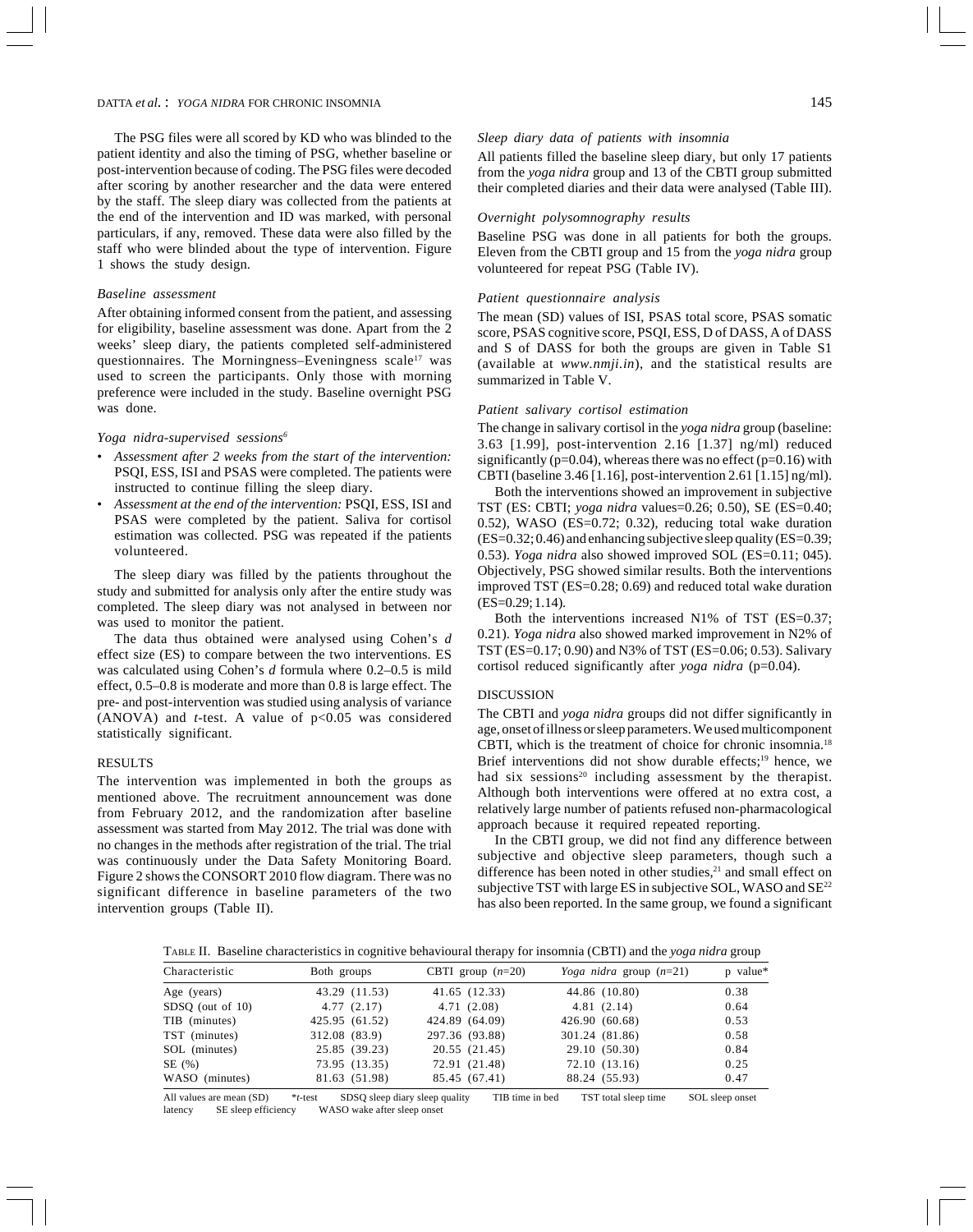

FIG 1. The study design PSG polysomnography CBTI cognitive behavioural therapy for insomnia

increase in REM SOL with significant improvement in ISI and in depression scale though this was not significant. REM sleep duration when analysed as a percentage of TST was not significantly reduced, implying that the sleep time percentages were not significantly different from pre-treatment values. The TWD, N1, N2 and N3 calculated from PSG did not show any significant change in our study with the CBTI intervention. Several factors may be responsible for this difference. In a randomized trial by Sivertsen et al.,<sup>23</sup> on patients with insomnia above 55 years of age, CBTI showed improvement of SE and slow wave sleep (SWS) objectively by PSG. However, in our patients, the average age was much younger. They also had a baseline SE of >81% on PSG in all pre-treatment patients, whereas in our study, the average SE at baseline PSG was much lower (74%). We did not include a mood enhancement module which was used in a trial comparing CBTI with mindfulness meditation<sup>24</sup> as it is not a standard CBTI regimen. Studies have reported improvement in objective criteria using PSG,<sup>22</sup> which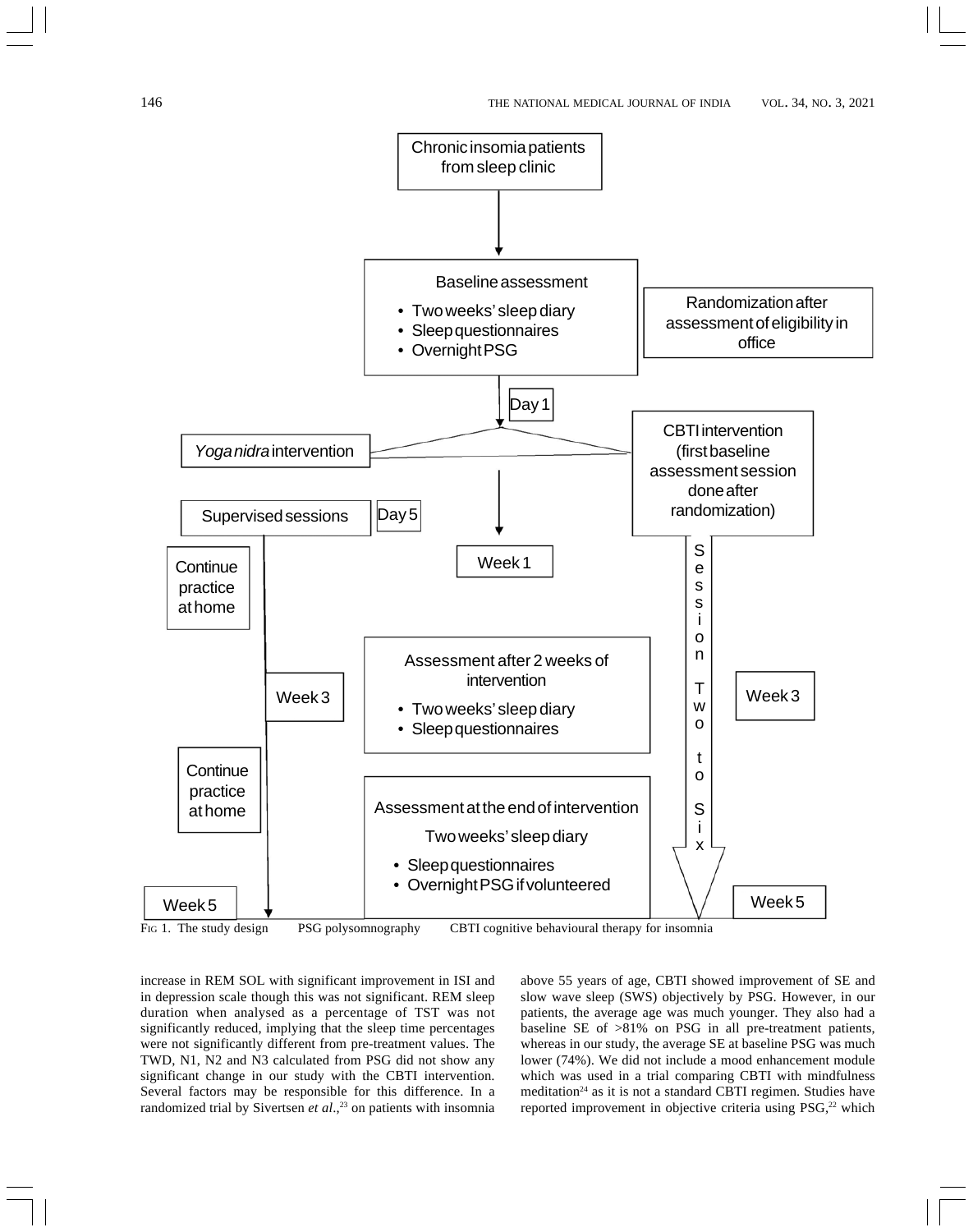

FIG 2. The Consort diagram CBTI cognitive behavioural therapy for insomnia

was also seen in our study. Studies have relied on sleep diary for effective monitoring during interventions; however, actigraphy could have been used.25

We found a subjective improvement in severity of insomnia and quality of sleep. Furthermore, significant reduction was seen in pre-sleep arousal. This was also found in night time

arousal by Espie *et al*. 26 where online CBT was administered. A significant improvement in the stress component was seen using the DASS scale. In a study done by Okajima *et al*. in 2011, a correlation of the Dysfunctional beliefs and attitudes about sleep (DBAS) score with Athens Insomnia score was found at baseline, but after intervention, improvement in the DBAS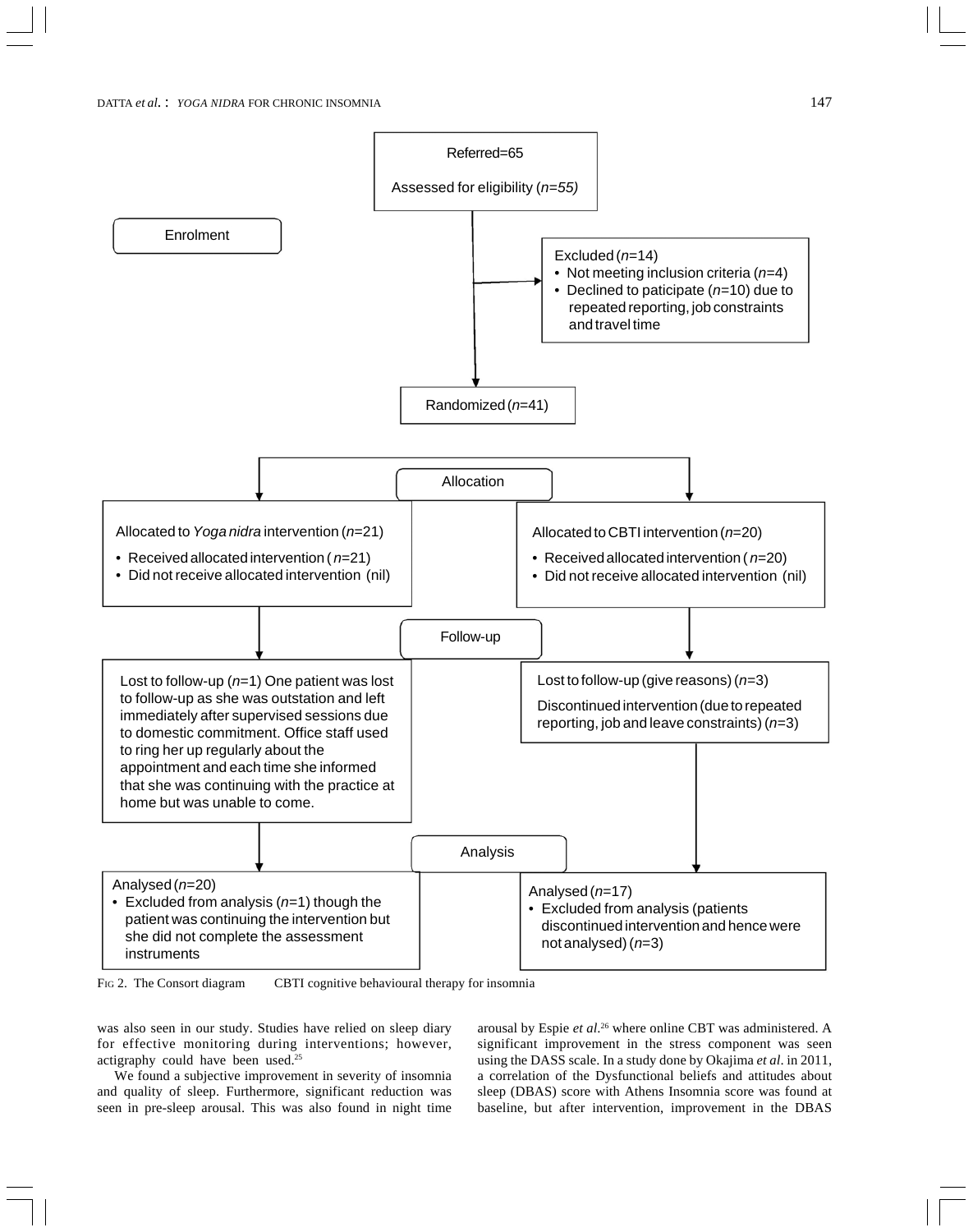| Group                  |                 | Yoga nidra group | CBTI group      |            | Comparison of interventions           |  |
|------------------------|-----------------|------------------|-----------------|------------|---------------------------------------|--|
|                        | Mean (SD)       | p value*         | Mean (SD)       | p value*   | ES (Cohen's $d$ )†<br>Yoga nidra/CBTI |  |
| Time in hed            |                 |                  |                 |            |                                       |  |
| Baseline               | 448.79 (87.13)  | $NS$ $(B-M)$     | 455.79 (91.51)  | <b>NS</b>  | $-0.049/-0.14$                        |  |
| Mid-intervention       | 458.05 (74.53)  | $NS$ $(M-P)$     | 471.53 (91.74)  | <b>NS</b>  | 0.07/0.30                             |  |
| Post-intervention      | 452.63 (70.21)  | $NS$ $(B-P)$     | 449.67 (91.68)  | <b>NS</b>  | 0.02/0.16                             |  |
| Total sleep time       |                 |                  |                 |            |                                       |  |
| <b>Baseline</b>        | 324.73 (105.00) | $p<0.0005$ (B-M) | 293.75 (125.88) | $p=0.004$  | $-0.39/-0.27$                         |  |
| Mid-intervention       | 368.58 (104.36) | $NS$ $(M-P)$     | 334.08 (118.25) | <b>NS</b>  | $-0.09/0.007$                         |  |
| Post-intervention      | 377.80 (93.08)  | $p<0.0005$ (B-P) | 333.85 (125.12) | $p=0.005$  | $-0.50/-0.26$                         |  |
| Sleep efficiency       |                 |                  |                 |            |                                       |  |
| Baseline               | 74.13 (22.23)   | $p=0.001$ (B-M)  | 64.55 (24.40)   | $p=0.011$  | $-0.34/-0.24$                         |  |
| Mid-intervention       | 81.47 (21.02)   | $NS$ $(M-P)$     | 71.50 (22.64)   | <b>NS</b>  | $-0.16/-0.17$                         |  |
| Post-intervention      | 84.76 (18.96)   | $p<0.0005$ (B-P) | 74.11 (24.22)   | $p=0.0004$ | $-0.52/-0.40$                         |  |
| Sleep onset latency    |                 |                  |                 |            |                                       |  |
| <b>Baseline</b>        | 92.73 (98.77)   | $p=0.013$ (B-M)  | 73.82 (78.19)   | <b>NS</b>  | $0.30/-0.06$                          |  |
| Mid-intervention       | 68.33 (98.77)   | $NS$ $(M-P)$     | 69.19 (82.63)   | <b>NS</b>  | $0.14/-0.05$                          |  |
| Post-intervention      | 55.76 (83.81)   | $p<0.0005$ (B-P) | 75.23 (89.18)   | <b>NS</b>  | $0.45/-0.11$                          |  |
| Wake after sleep onset |                 |                  |                 |            |                                       |  |
| Baseline               | 36.94 (59.30)   | $p=0.002$ (B-M)  | 90.34 (93.31)   | $p=0.019$  | 0.25/0.28                             |  |
| Mid-intervention       | 21.75 (41.83)   | $NS$ $(M-P)$     | 68.71 (75.93)   | $p=0.010$  | 0.07/0.46                             |  |
| Post-intervention      | 18.99 (36.77)   | $p<0.0005$ (B-P) | 44.27 (58.12)   | p<0.0005   | 0.32/0.72                             |  |
| Total wake duration    |                 |                  |                 |            |                                       |  |
| <b>Baseline</b>        | 122.15 (109.48) | $p=0.002$ (B-M)  | 159.82 (119.56) | <b>NS</b>  | 0.32/0.13                             |  |
| Mid-intervention       | 88.47 (106.18)  | $NS$ $(M-P)$     | 135.95 (119.04) | <b>NS</b>  | 0.13/0.19                             |  |
| Post-intervention      | 75.35 (100.59)  | $p<0.0005$ (B-P) | 122.31 (113.65) | $p=0.007$  | 0.46/0.32                             |  |
| Sleep quality          |                 |                  |                 |            |                                       |  |
| <b>Baseline</b>        | 4.81(2.14)      | $p<0.0005$ (B-M) | 4.71(2.21)      | p<0.0005   | $-0.33/-0.38$                         |  |
| Mid-intervention       | 5.69(2.20)      | $NS$ $(M-P)$     | 5.66(2.11)      | <b>NS</b>  | $-0.17/-0.04$                         |  |
| Post-intervention      | 6.04(1.95)      | $p<0.0005$ (B-P) | 5.89 (2.56)     | p<0.0005   | $-0.53/-0.39$                         |  |

TABLE III. Mean (SD) values of sleep diary parameters of the *yoga nidra* and cognitive behavioural therapy for insomnia (CBTI) groups with effect size (ES) at different time of intervention

NS not significant \*p<0.05 was set as significant  $+ES$  (Cohen's *d* values) of various sleep diary parameters in both groups comparing both interventions mid-intervention was 4 weeks after the start of the study for both groups. For both groups, post-intervention was 8 weeks after start of the study; for example, for the *yoga nidra* group, it included baseline, 4 weeks of *yoga nidra* and last 2 weeks of post-intervention sleep diary and for the CBTI group, it was 6 sessions including baseline and assessment sessions. B-M baseline to mid-inter  $M-P$  mid-intervention to post-intervention using Cohen's *d* formula where 0.2–0.5 is mild effect, 0.5–0.8 is moderate and more than 0.8 is large effect. p values using ANOVA and *post hoc* Tukey's test

score did not necessarily show improvement in the insomnia score, implying different mediators for improvement in insomnia.21,27 We have not used improvement in the DBAS score in our study as an outcome measure for insomnia. Although initial improvement is seen with behavioural remedies,<sup>18</sup> in our patients, the effect continued implying the effect of multicomponent therapy.

In the *yoga nidra* group, moderate effect was seen on TST, SE and sleep quality using a sleep diary. Sleep diary analysis showed significant improvement in SE, sleep quality, wake duration and WASO. Questionnaire analysis showed significant improvement in sleep quality and in severity of insomnia. PSG showed an objective improvement in WASO. The improvement of SWS as a percentage of TST showed a moderate effect. As a percentage of TIB, SWS showed a moderate effect in PSG parameters. *Yoga nidra* has been found to be associated with a shift towards parasympathetic dominance,<sup>28</sup> and high cardiac vagal control is related to better subjective and objective sleep quality.29 Yoga practice in the morning has been found to increase parasympathetic drive at night, $30$  causing sleep to be more restorative. In addition, the probable mechanisms which might affect sleep quality and subjectively feeling better may be

linked to cognitive structuring effects of these practices, which make the mental processing of external inputs more relaxed.<sup>31</sup> Objective improvement in SWS following the *yoga nidra* intervention may also explain the subjective sleep quality. Mindfulness meditation is known to target deficits in executive attention which characterize mood and anxiety $32$  and psychological symptoms.<sup>33</sup> Therapies using a non-pharmacological approach are known and mindfulness meditation has been used as an approach to patients with insomnia.34,35 Reduction in sympathetic arousal and reduced emotional states are the probable reasons for improvement in patients with insomnia with mindfulness meditation.<sup>4,36,37</sup>

In our patients, *yoga nidra* produced increased TST unlike a study on meditators where a reduced sleep need due to meditation was proposed.<sup>38</sup> This brings out the difference in meditators undergoing this practice from patients where it is being used as an intervention. It is also important that the intervention be given under supervision of a sleep practitioner because the changes seen in the patients need to be assessed and monitored especially when there is an increased association with anxiety, other somatic complaints such as headaches, nausea are likely to be more in patients with insomnia,<sup>39</sup> with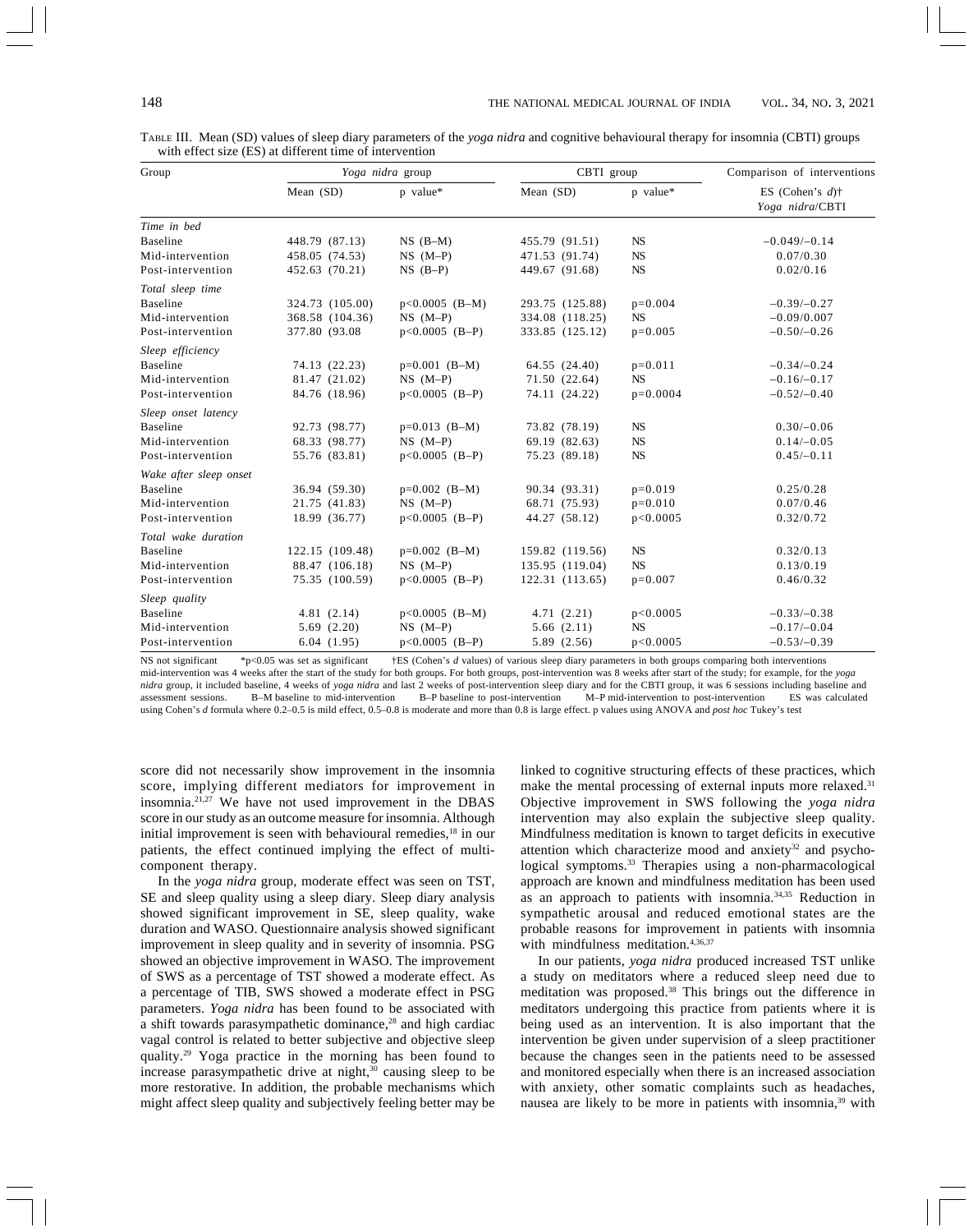TABLE IV. Paired group comparison of polysomnography in cognitive behavioural therapy for insomnia (CBTI; *n*=11) and *yoga nidra* (*n*=15) groups

| Pair | Difference between baseline and post-intervention |                | CBTI group $(n=11)$ |                | Yoga nidra group $(n=15)$ |  |
|------|---------------------------------------------------|----------------|---------------------|----------------|---------------------------|--|
|      | polysomnography parameters                        | p value        | Cohen's $d^*$       | p value        | Cohen's $d^*$             |  |
| -1   | Time in bed                                       | 0.625          | 0.241571            | 0.733          | 0.024376                  |  |
| 2    | Total sleep time                                  | 0.533          | 0.282868            | 0.099          | 0.691999                  |  |
| 3    | Sleep onset latency                               | 0.327          | 0.270116            | $0.014\dagger$ | 0.258938                  |  |
| 4    | Sleep efficiency                                  | 0.824          | 0.280219            | $0.002\dagger$ | 1.157467                  |  |
| 5    | Wake after sleep onset                            | 0.859          | 0.434623            | 0.074          | 0.525532                  |  |
| 6    | Wake after sleep onset/total sleep time           | 0.102          | 1.068249            | 0.564          | 0.196721                  |  |
| 7    | Rapid eye movement (REM) sleep onset latency      | 0.050          | 0.543862            | 0.910          | 0.205993                  |  |
| 8    | Wake duration                                     | 0.657          | 0.275396            | $0.003\dagger$ | 1.084154                  |  |
| 9    | Wake % time in bed                                | 0.859          | 0.29589             | $0.008\dagger$ | 1.144934                  |  |
| 10   | N1 duration                                       | 0.824          | 0.104786            | 0.109          | 0.458476                  |  |
| 11   | N1% time in bed                                   | 0.798          | 0.146822            | 0.068          | 0.514608                  |  |
| 12   | N <sub>1</sub> % total sleep time                 | 0.965          | 0.371475            | 0.488          | 0.216684                  |  |
| 13   | N <sub>2</sub> duration                           | 0.894          | 0.142908            | 0.478          | 0.290858                  |  |
| 14   | N <sub>2</sub> % time in bed                      | 0.789          | 0.147643            | 0.842          | 0.122324                  |  |
| 15   | N2% total sleep time                              | 0.824          | 0.176919            | $0.041\dagger$ | 0.902482                  |  |
| 16   | N <sub>3</sub> duration                           | 0.799          | 0.073974            | 0.078          | 0.047991                  |  |
| 17   | N <sub>3</sub> % time in bed                      | 0.533          | 0.012373            | $0.005\dagger$ | 0.862326                  |  |
| 18   | N3% total sleep time                              | 0.505          | 0.067635            | 0.060          | 0.538498                  |  |
| 19   | REM duration                                      | $0.041\dagger$ | 0.592354            | 0.182          | 0.487671                  |  |
| 20   | REM % time in bed                                 | $0.026\dagger$ | 0.641518            | 0.151          | 0.485909                  |  |
| 21   | REM % total sleep time                            | 0.082          | 0.539259            | 0.509          | 0.201119                  |  |

N1, N2 and N3 NREM sleep \*Effect size was calculated using Cohen's *d* formula where 0.2–0.5 is mild effect, 0.5–0.8 is moderate and more than 0.8 is large effect. Comparing both interventions for both groups, post-intervention was 8 weeks after start of the study; for example, for the *yoga nidra* group, it included baseline, 4 weeks of *yoga nidra* and last 2 weeks of post-intervention sleep diary and for the CBTI group it was six sessions including baseline and assessment sessions †<0.05

|  | TABLE V. Comparison of the baseline and post-intervention scores of different questionnaires in cognitive behavioural therapy for the |  |  |  |  |
|--|---------------------------------------------------------------------------------------------------------------------------------------|--|--|--|--|
|  | insomnia (CBTI) and <i>yoga nidra</i> groups                                                                                          |  |  |  |  |

| Questionnaire                               | p value Yoga nidra/CBTI | Yoga nidra effect size* | CBTI effect size* |  |
|---------------------------------------------|-------------------------|-------------------------|-------------------|--|
| Insomnia Severity Index (ISI)               | < 0.0005/0.337          | 1.052677                | 0.734824          |  |
| Pre-sleep Arousal Scale (PSAS) total        | < 0.0005/0.026          | 1.298521                | 0.906316          |  |
| PSAS somatic score                          | 0.4780/0.305            | 0.384061                | 0.516963          |  |
| PSAS cognitive score                        | < 0.0005/0.021          | 1.792338                | 0.927518          |  |
| PSQI (Pittsburgh Sleep Quality Index)       | < 0.0005/0.028          | 2.066836                | 0.625147          |  |
| ESS (baseline-post-intervention)            | 0.6560/0.828            | 0.505996                | 0.176888          |  |
| D of Depression Anxiety Stress Scale (DASS) | 0.0700/0.607            | 0.750772                | 0.477042          |  |
| A of DASS                                   | 0.1460/0.701            | 0.611588                | 0.235549          |  |
| S of DASS                                   | < 0.0005/0.142          | 1.355497                | 0.826828          |  |

\*Effect size was calculated using Cohen's *d* formula where 0.2–0.5 is mild effect, 0.5–0.8 is moderate and more than 0.8 is large effect. Comparing both interventions for both groups, post-intervention was 8 weeks after start of the study; for example, for the *yoga nidra* group it included baseline, 4 weeks of *yoga nidra* and last 2 weeks of postintervention sleep diary and for the CBTI group it was six sessions including baseline and assessment sessions

mind–body therapies including meditation.40 Our guidelines for observers (Appendix A; available at *www.nmji.in*) are to ensure a standardized intervention along with constant supervision by sleep practitioners.

This also highlights the differences between patients and healthy controls and hence the medical supervision of these patients is important unlike a healthy person undergoing a *yoga nidra* intervention.

We found that *yoga nidra* practice showed a significant improvement in TST, SE, SOL, WASO and SWS, whereas CBTI was found to affect WASO to a large extent with mild effects on TIB, TST and SE. This suggests that *yoga nidra* practice may be a better treatment for sleep initiation or sleep maintenance both compared to CBTI which showed good results on WASO, but probably will not be able to reduce sleep onset. CBTI is a

recommended method, but lack of therapists trained in CBTI often poses problems in implementing this intervention. *Yoga nidra* practice is a good adjunct therapy for patients with insomnia provided the therapy is administered under the supervision of a sleep physician with monitoring of sleep and somatic symptoms during the intervention. It is simple to perform as after a few initial sessions, the individual can be left on his/her own to perform the practice with intermittent followup, if required.

This practice may also be of value where the patient is in remote areas and a therapist is difficult to reach for CBTI, but once trained in *yoga nidra*, the patient can perform the practice on his/her own. Future research of its use in military, isolated work areas of confinement and field may further highlight its role in such operational environments.